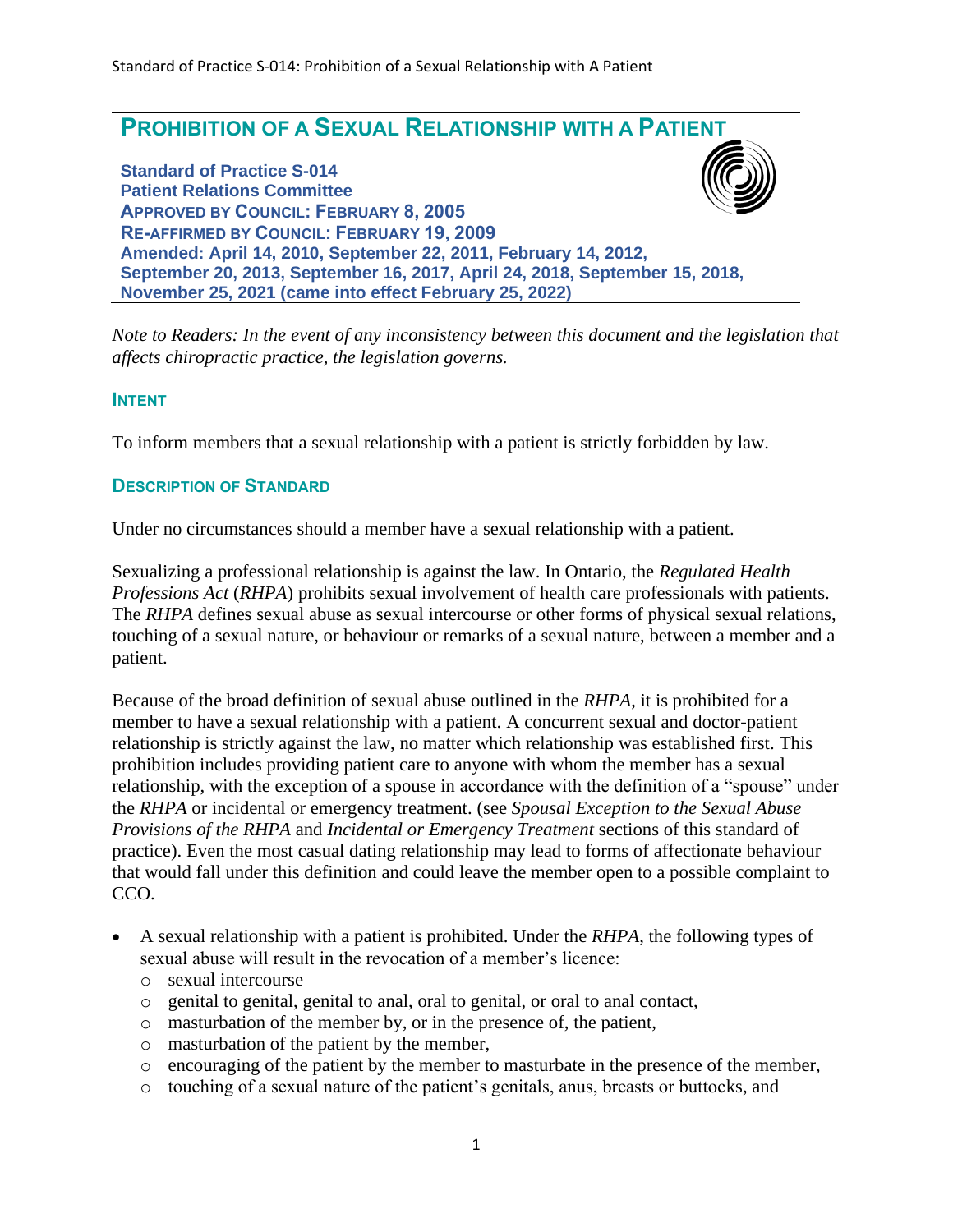o other conduct of a sexual nature prescribed in regulations made pursuant to clause 43 (1) (u) of the *Regulated Health Professions Act, 1991.*

For the purposes of this section, "sexual nature does not include touching, behaviour or remarks of a clinical nature appropriate to the service provided."

• For the purposes of the sexual provisions, the *RHPA* defines "patient" as

"patient", without restricting the ordinary meaning of the term, includes,

- (a) an individual who was a member's patient within one year or such longer period of time as may be prescribed from the date on which the individual ceased to be the member's patient, and
- (b) an individual who is determined to be a patient in accordance with the criteria in any regulations made under clause 43 (1) (o) of the *Regulated Health Professions Act, 1991*; ("patient")

Therefore, a member shall not commence a sexual relationship with an individual who is a patient, as defined in the *RHPA*, until at least one year from the date on which the individual ceased to be the member's patient.

There is a history of complaints against members who have had sexual relationships with their patients/former patients. Complaints have been made by patients, significant others (including spouses of both members and patients) and former significant others. Therefore, the member shall ensure that there is a termination of the doctor-patient relationship, and at least one year has passed from the date the individual ceased to be the member's patient, before commencing a sexual relationship with a former patient. The one-year time period begins when the individual ceased to be a member's patient and there is termination of the doctor-patient relationship. In such circumstances, the member shall perform the following actions to terminate the doctor-patient relationship:

- o terminate the care of the patient,
- o provide a referral to another chiropractor,
- o document these actions in the patient health record,
- o give a copy of such correspondence to the patient, and
- o maintain a second copy in the file.

At the patient's request, the member shall transfer patient records to the new attending chiropractor.

- A member is reminded that he/she has an ethical obligation not to exploit the trust, knowledge and dependence that develops during the doctor-patient relationship. Before determining the appropriateness of a sexual relationship with a former patient, a member must think and act cautiously. A panel of the Inquiries, Complaints and Reports Committee, Discipline Committee or Fitness to Practise Committee will consider a number of factors in determining the appropriateness of a sexual relationship with a former patient, including but not limited to:
	- o the nature, length and intensity of the former doctor-patient relationship,
	- o the nature of the patient's clinical problem,
	- o the type of care provided by the member,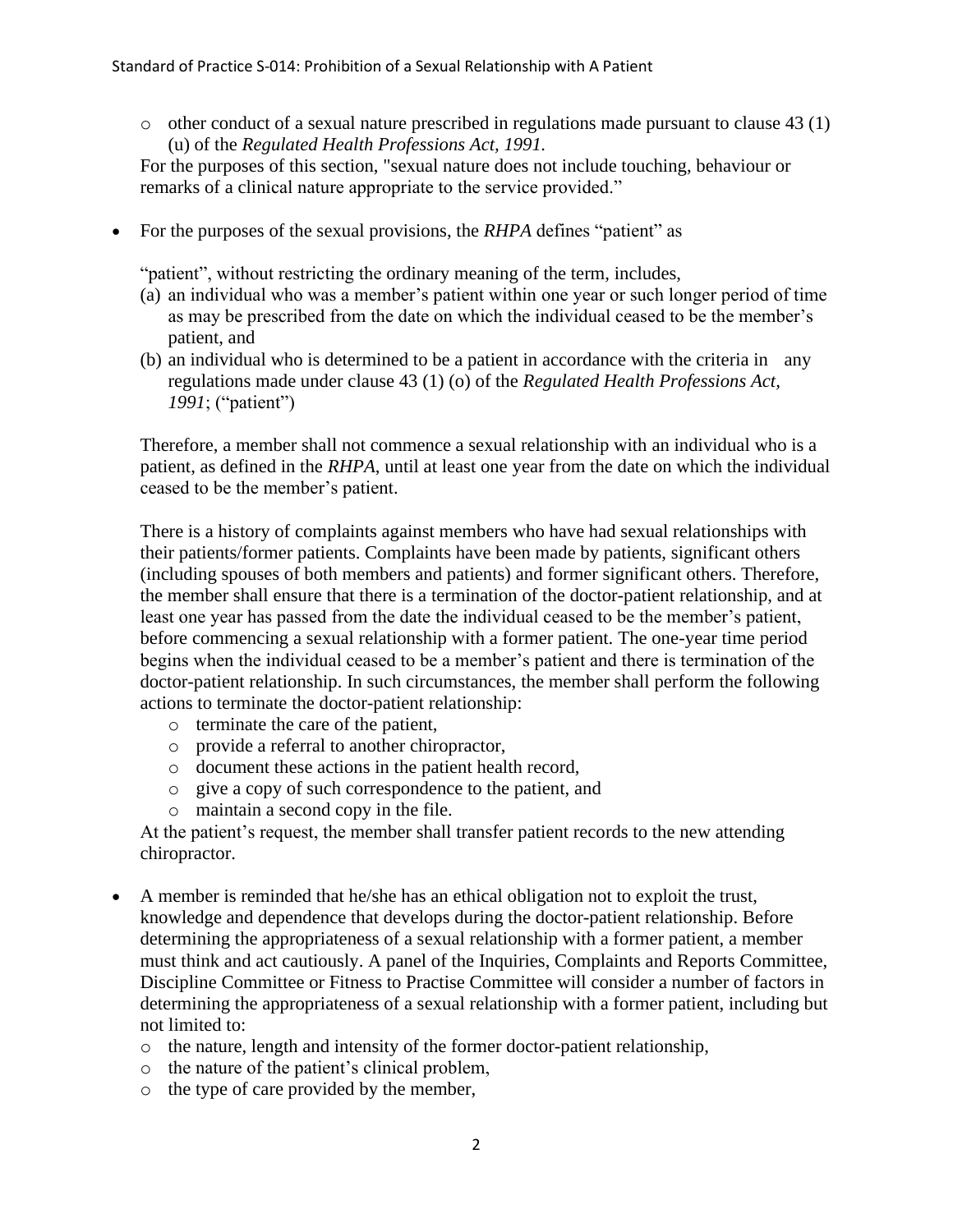- o the length of time following the termination of the doctor-patient relationship before the commencement of a sexual relationship, and
- o the vulnerability of the patient during and following the doctor-patient relationship and the patient's understanding of the dynamics and boundaries of the doctor-patient relationship.

It may never be appropriate for a member to have a sexual relationship with a former patient or for a member to provide patient care to someone with whom he/she previously had a sexual relationship (for example, when there is a continued power imbalance between the member and the former patient, or the former patient is physically or emotionally vulnerable).

• A member is reminded that he/she is a primary health care provider who is authorized to use the "doctor" title, perform certain controlled act under the *RHPA,* and provides "hands on" therapies and treatments. As such, the member should recognize that a power imbalance exists between the member and patients and patients are often in a physically and/or emotionally vulnerable position.

If a patient suggests or attempts to develop a sexual relationship:

- inform the patient of the legal restrictions and prohibitions and communicate proper boundaries for the doctor-patient relationship.
- refer the patient to another chiropractor if the above actions do not resolve the situation.
- document actions on the patient's chart.

# **Evidence of a Doctor-patient Relationship**

Regulation 260/18 under the *RHPA* establishes criteria for the purposes of determining whether an individual is a patient of a member, as follows:

"An individual is a patient of a member if there is direct interaction between the member and the individual and any of the following conditions are satisfied:

- i. The member has, in respect of a health care service provided by the member to the individual, charged or received payment from the individual or a third party on behalf of the individual.
- ii. The member has contributed to a health record or file for the individual.
- iii. The individual has consented to the health care service recommended by the member."

Case law, including *Leering v. College of Chiropractors of Ontario, 2010 ONCA (Leering v. CCO),* has identified factors that would indicate the existence of a doctor-patient relationship. From *Leering v. CCO*, evidence of a doctor-patient relationship includes, but is not limited to:

- opening of a patient file that includes one or more of the following:
	- o patient history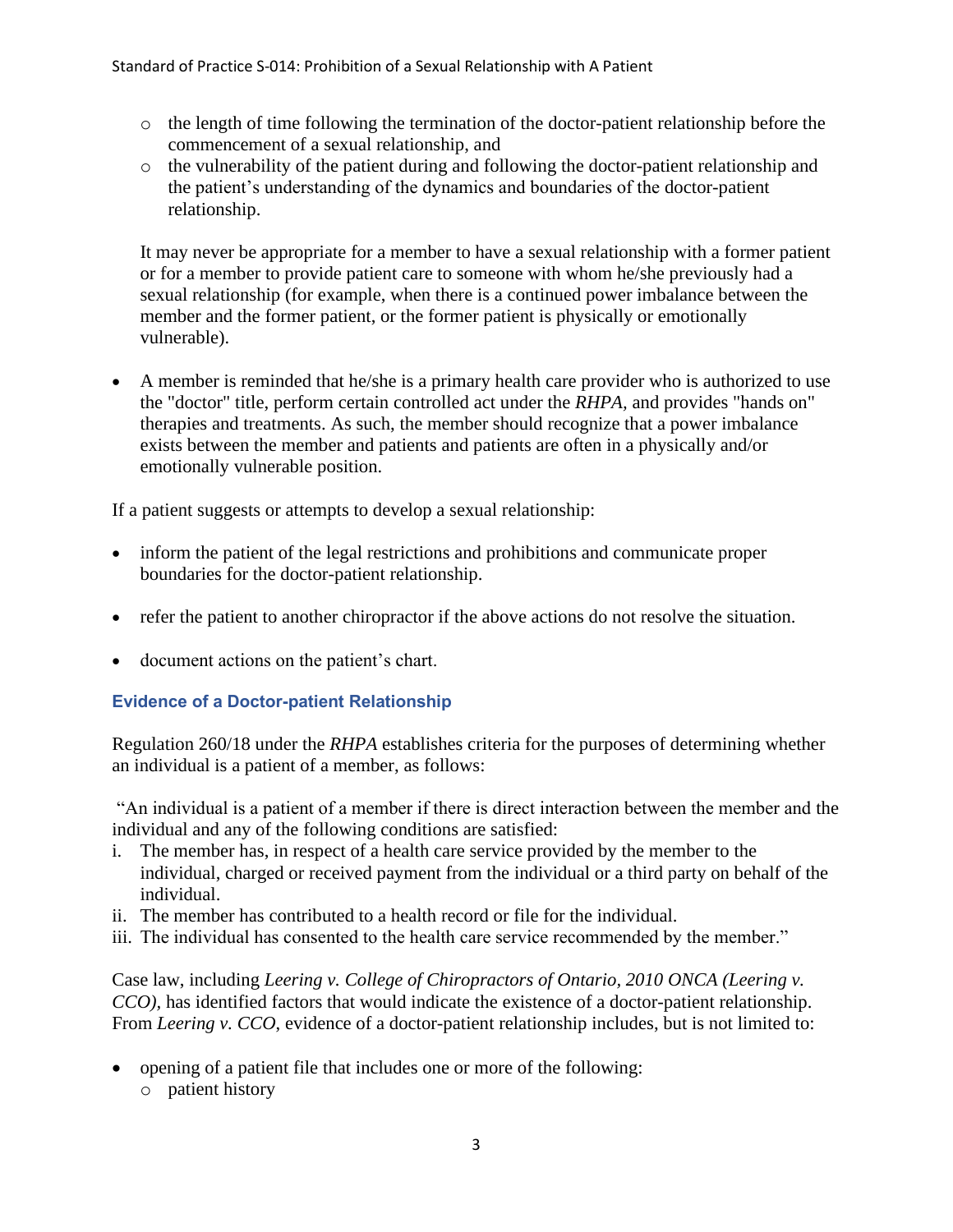- o physical examination
- o diagnosis
- o plan of management
- o prognosis
- o diagnostic imaging reports
- o written record of treatment
- o informed consent to treatment
- o billing information
- commencement of billings, including billing to third parties, such as insurance companies
- financial records
- letters of consultation to and from other health professionals
- written communications or statements referring to an individual as a patient
- formal letter of discharge

A panel of the Inquiries, Complaints and Reports Committee, Discipline Committee or Fitness to Practise Committee will consider various factors central to the doctor-patient relationship, including those identified in Regulation 260/18 and caselaw in determining whether a doctorpatient relationship exists.

## **Evidence of the Termination of a Doctor-patient Relationship**

In accordance with the sexual abuse provisions of the *RHPA*,

Factors that would indicate the termination of a doctor-patient relationship include, but are not limited to:

- termination of care of the patient, indicating the date of termination of care,
- a referral of the patient to another chiropractor,
- documentation of these actions in the patient health record,
- providing a copy of such correspondence to the patient, and
- maintaining a second copy in the file.

## **Spousal Exception to the Sexual Abuse Provisions of the RHPA**

As of October 22, 2021, the Government of Ontario passed a regulation under the *Chiropractic Act, 1991* for a spousal exception to the sexual abuse provisions of the *RHPA*. The spousal exception regulation permits members to provide chiropractic care to their spouses, without it constituting sexual abuse, in accordance with the regulation:

Conduct, behaviour, or remarks that would otherwise constitute sexual abuse of a patient by a member under the definition of "sexual abuse" in subsection 1(3) of the Health Professions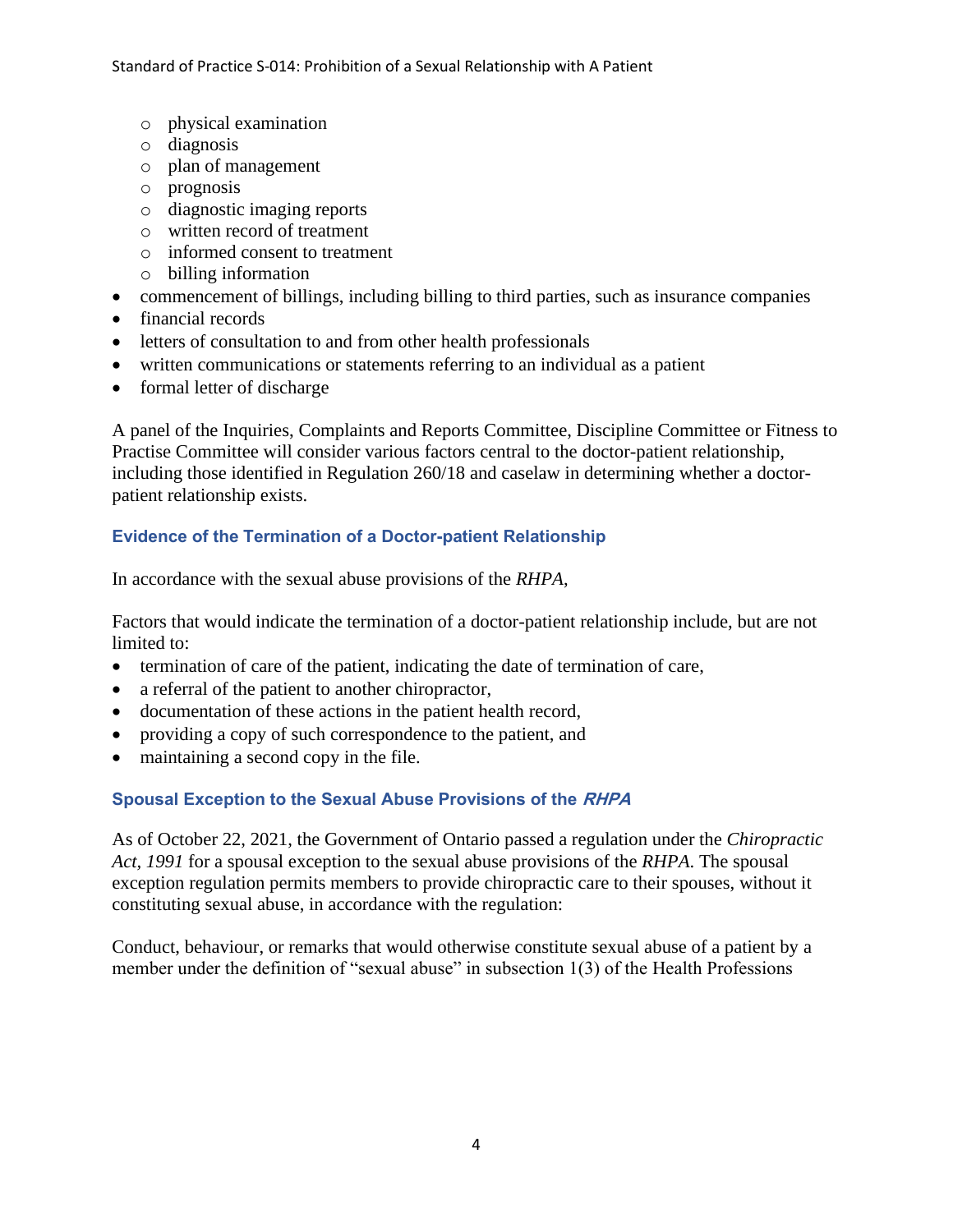Procedural Code of the Regulated Health Professions Act, 1991, shall not constitute sexual abuse, if:

(a) The patient is the member's spouse, and

(b) The member is not engaged in the practice of chiropractic at the time the conduct, behaviour or remarks occur.

The definition of "spouse" for the purposes of this regulation is very narrowly defined in the Health Professions Procedural Code of the *RHPA*, and includes only:

(a) A person who is the member's spouse as defined in section 1 of the Family Law Act, or (b) A person who has lived with the member in a conjugal relationship outside of marriage continuously for a period of not less than three years.

# **Incidental or Emergency Treatment**

Regulation 260/18 under the *RHPA* states that an individual is not a patient of a member if all the following conditions are satisfied:

- "i. There is, at the time the member provides the health care services, a sexual relationship between the individual and the member.
- ii. The member provided the health care service to the individual in emergency circumstances or in circumstances where the service is minor in nature.
- iii. The member has taken reasonable steps to transfer the care of the individual to another member or there is no reasonable opportunity to transfer care to another member."

A panel of the Inquiries, Complaints and Reports Committee, Discipline Committee or Fitness to Practise Committee will determine if a concurrent doctor-patient relationship and sexual relationship occurred, as follows:

- Review the factors of incidental or emergency treatment, as determined by Regulation 260/18 under the *RHPA* and the Ontario Court of Appeal
- Apply these factors to the specific facts of a complaint or hearing

If a finding of a concurrent doctor-patient relationship and sexual relationship is made, the sexual abuse provisions of the *RHPA* will apply.

A member who provides incidental or emergency treatment to someone with whom he/she is engaging in a sexual relationship and decides that the person would benefit from receiving additional chiropractic care must refer that person to another chiropractor and/or health care professional and document this referral.

# **FINAL WORDS**

- A sexual relationship with a patient is strictly forbidden by law, with the exception of the spousal exception regulation.
- Information regarding allegations of sexual abuse comes to the attention of CCO through the ICRC, and/or mandatory reporting by a member or another health professional.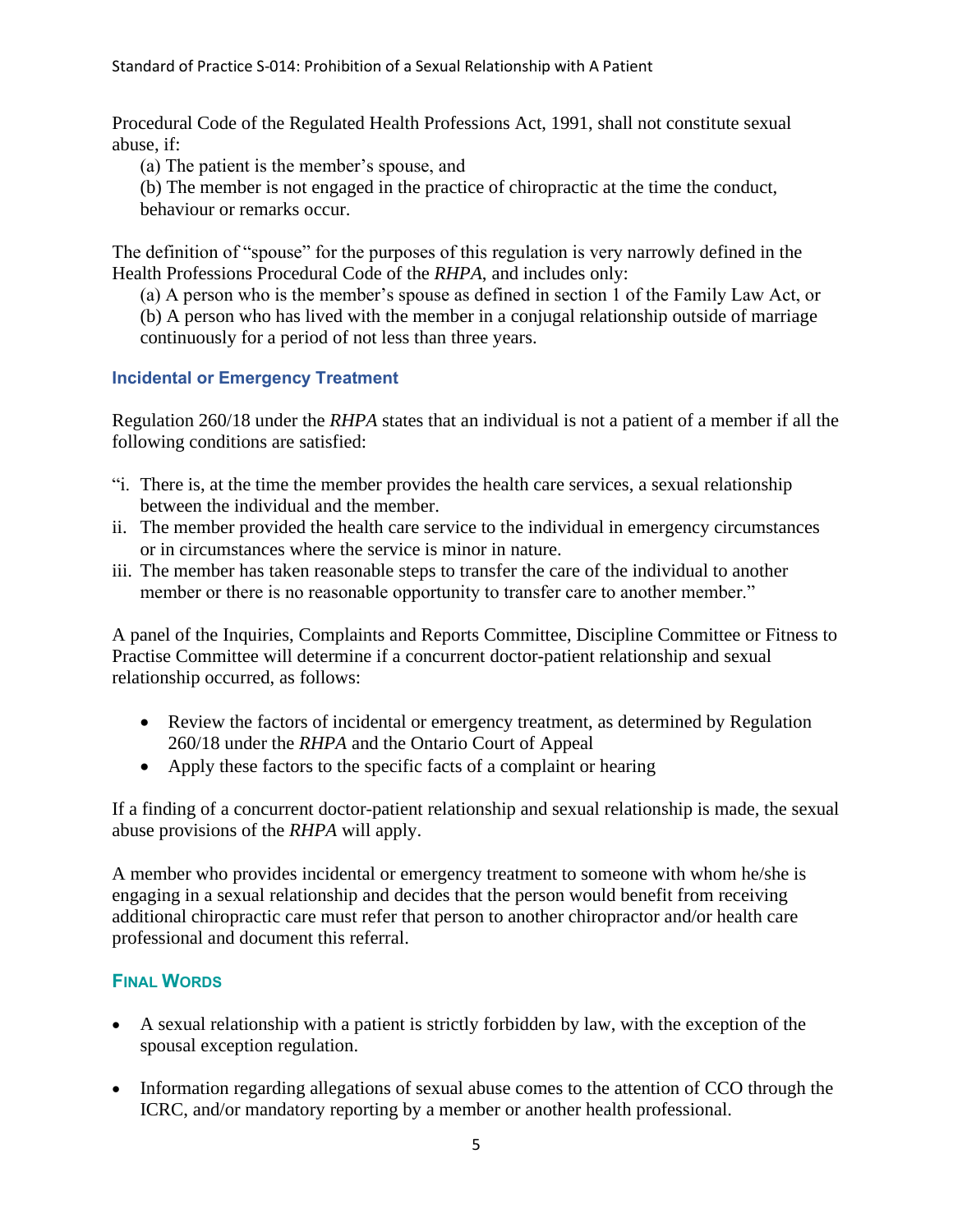- The penalties for a finding of professional misconduct relating to sexual abuse of a patient, which are found in section 51(2) of the *Code*, include:
	- revocation of a member's licence for five years;
	- stringent conditions on a member's licence before applying for reinstatement;
	- results of the discipline proceedings will remain on the public register indefinitely; and
	- financial obligations, such as paying for therapy and/or counselling for the victims and reimbursing CCO for legal and investigative costs.

## **LEGISLATIVE CONTEXT**

### *Health Professions Procedural Code***, Schedule 2 to the** *Regulated Health Professions Act, 1991*

## **Sexual Abuse of a patient**

Section 1(3): In this *Code*, "sexual abuse" of a patient by a member means,

- (a) sexual intercourse or other forms of physical relations between the member and the patient,
- (b) touching, of a sexual nature, of the patient by the member, or
- (c) behaviour or remarks of a sexual nature by the member towards the patient.

# **Exception**

Section 1(4): For the purposes of subsection (3), "sexual nature does not include touching, behaviour or remarks of a clinical nature appropriate to the service provided.

# **Definition of Patient**

Section 1(6): For the purposes of subsections (3) and (5), "patient", without restricting the ordinary meaning of the term, includes,

- (a) an individual who was a member's patient within one year or such longer period of time as may be prescribed from the date on which the individual ceased to be the member's patient, and
- (b) an individual who is determined to be a patient in accordance with the criteria in any regulations made under clause 43 (1) (o) of the *Regulated Health Professions Act, 1991*; ("patient")

# *Exception*

Section 1(4): For the purposes of subsection (3), "sexual nature does not include touching, behaviour or remarks of a clinical nature appropriate to the service provided."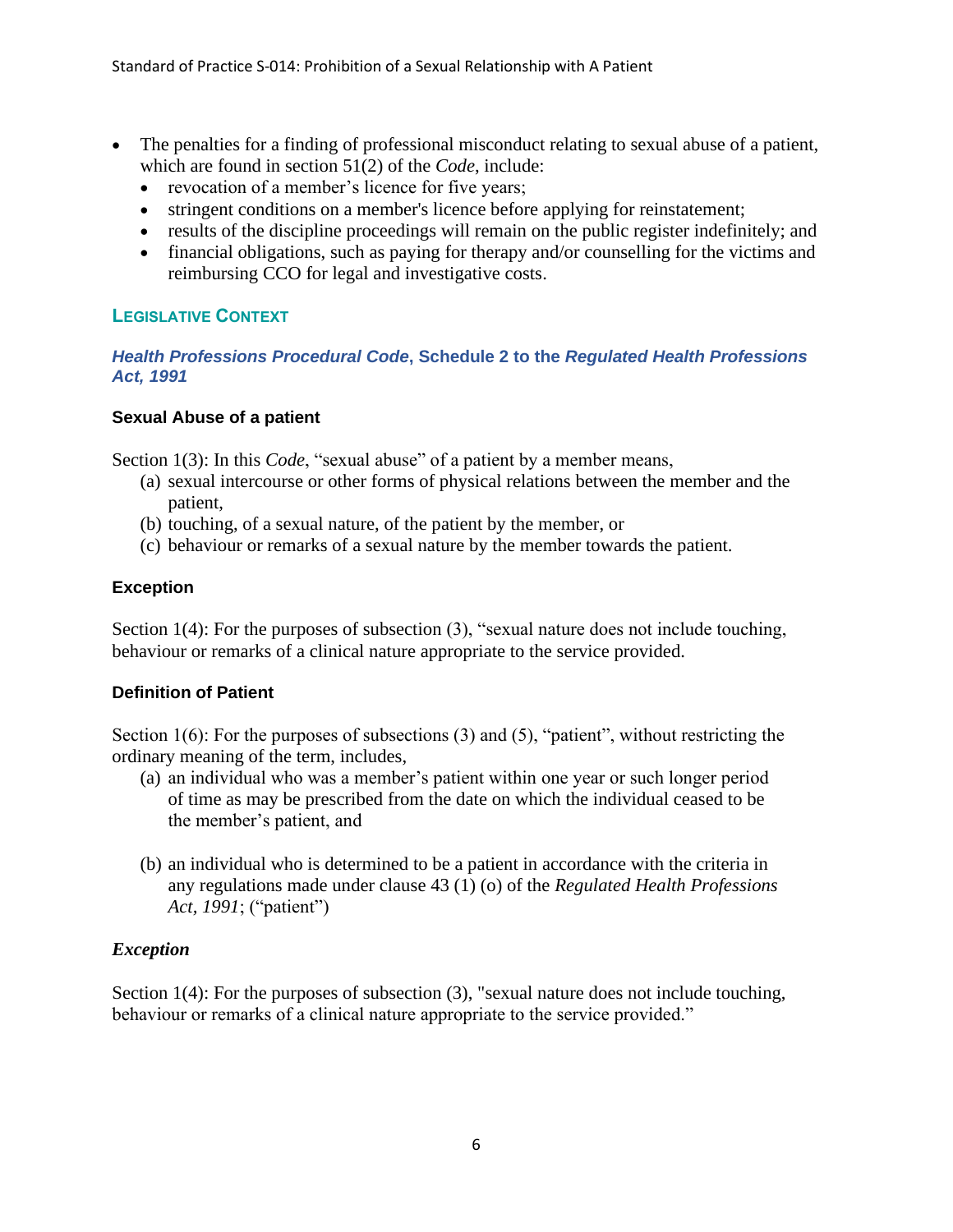### **Statement of purpose, sexual abuse provisions**

1.1 The purpose of the provisions of this Code with respect to sexual abuse of patients by members is to encourage the reporting of such abuse, to provide funding for therapy and counselling for patients who have been sexually abused by members and, ultimately, to eradicate the sexual abuse of patients by members.

#### **Orders relating to sexual abuse**

Section 51(5): If a panel finds a member has committed an act of professional misconduct by sexually abusing a patient, the panel shall do the following in addition to anything else the panel may do under subsection (2):

- 1. Reprimand the member.
- 2. Revoke the member's certificate of registration if the sexual abuse consisted of, or included, any of the following,
	- i. Sexual intercourse
	- ii. Genital to genital, genital to anal, oral to genital, or oral to anal contact,
	- iii. Masturbation of the member by, or in the presence of, the patient,
	- iv. Masturbation of the patient by the member,
	- v. Encouraging of the patient by the member to masturbate in the presence of the member,
	- vi. touching of a sexual nature of the patient's genitals, anus, breasts or buttocks, and
	- vii. other conduct of a sexual nature prescribed in regulations made pursuant to clause 43 (1) (u) of the *Regulated Health Professions Act, 1991.*

#### **Interpretation**

(5.1) For greater certainty, for the purposes of subsection (5),

"sexual nature" does not include touching or conduct of a clinical nature appropriate to the service provided. 2017, c. 11, Sched. 5, s. 19 (3).

#### **Mandatory revocation**

- (5.2) The panel shall, in addition to anything else the panel may do under subsection (2), reprimand the member and revoke the member's certificate of registration if,
	- (a) the member has been found guilty of professional misconduct under clause (1) (a) and the offence is prescribed in a regulation made under clause 43 (1) (v) of the Regulated Health Professions Act, 1991; or
	- (b) the member has been found guilty of professional misconduct under clause (1) (b) and the misconduct includes or consists of any of the conduct listed in paragraph 3 of subsection (5). 2017, c. 11, Sched. 5, s. 19 (3).

#### **Statement re: impact of sexual abuse**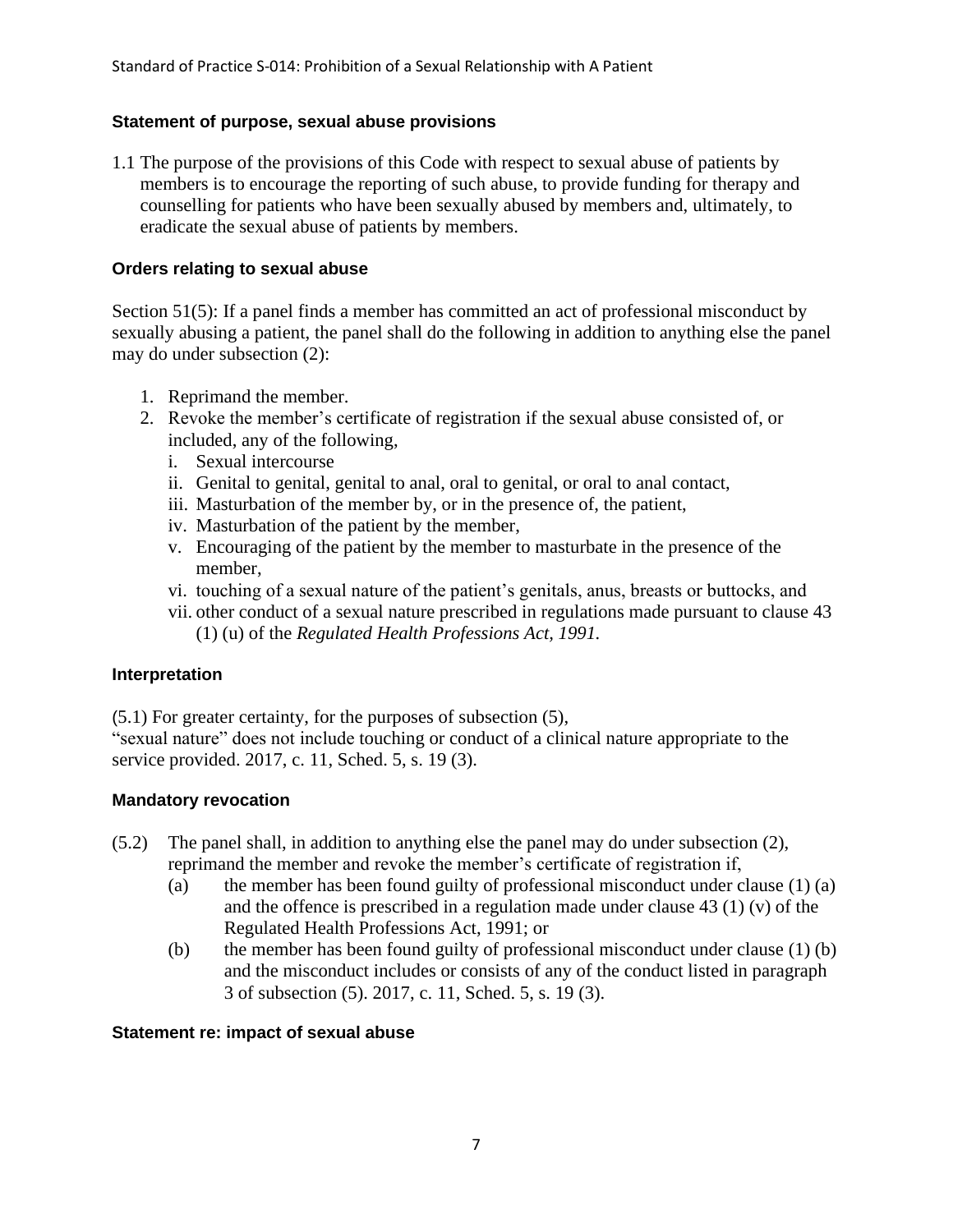Section 51(6): Before making an order under subsection (5), the panel shall consider any written statement that has been filed, and any oral statement that has been made to the panel, describing the impact of the sexual abuse on the patient.

## **Same**

Section 51(7): The statement may be made by the patient or by his or her representative.

## **Notice to member**

Section 51(8): The panel shall not consider the statement unless a finding of professional misconduct has been made.

Section 51(9): When a written statement is filed, the panel shall, as soon as possible, have copies of it provided to the member, to his or her counsel and the College.

## **Application for Reinstatement**

Section 72(1): A person whose certificate of registration has been revoked or suspended as a result of disciplinary or incapacity proceedings may apply in writing to the Registrar to have a new certificate issued or the suspension removed.

Section 72 (3): An application under subsection (1), in relation to a revocation for sexual abuse of a patient, shall not be made earlier than,

- (a) five years after the date on which the certificate of registration was revoked; or
- (b) six months after a decision has been made in a previous application under subsection  $(1)$ .

## *Ontario Regulation 260/18*

1. The following criteria are prescribed criteria for the purposes of determining whether an individual is a patient of a member for the purposes of subsection 1 (6) of the Health Professions Procedural Code in Schedule 2 to the Act:

1. An individual is a patient of a member if there is direct interaction between the member and the individual and any of the following conditions are satisfied:

- i. The member has, in respect of a health care service provided by the member to the individual, charged or received payment from the individual or a third party on behalf of the individual.
- ii. The member has contributed to a health record or file for the individual.
- iii. The individual has consented to the health care service recommended by the member.
- iv. The member prescribed a drug for which a prescription is needed to the individual.

2. Despite paragraph 1, an individual is not a patient of a member if all of the following conditions are satisfied:

i. There is, at the time the member provides the health care services, a sexual relationship between the individual and the member.